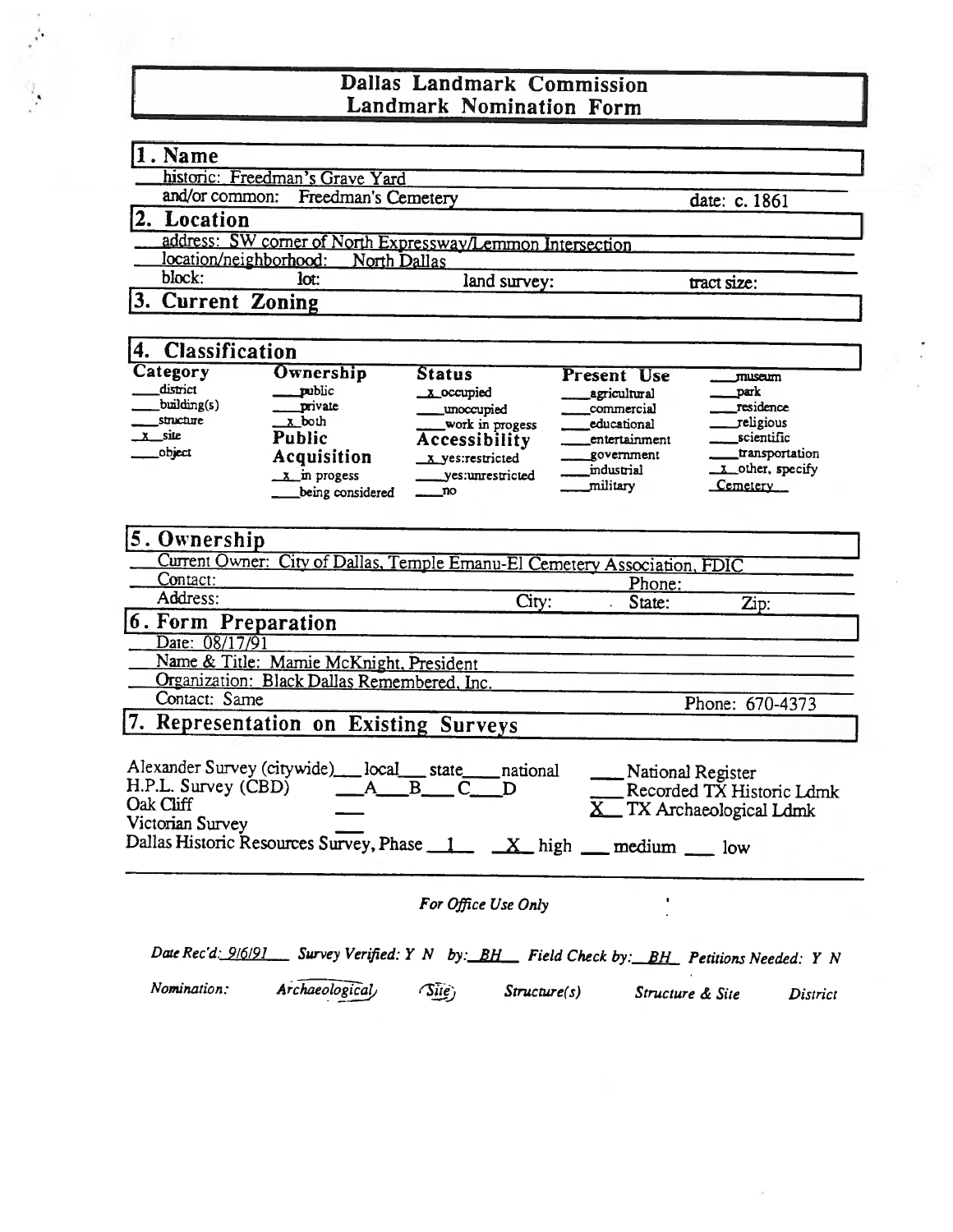| 8. Historic Ownership                                 |               |
|-------------------------------------------------------|---------------|
| original owner: Trustees for the Freedman's Gravevard |               |
| significant later owner(s): See Attached              |               |
| 9. Construction Dates                                 |               |
| original:                                             |               |
| alterations/additions: 1978, 1984                     |               |
| 10. Architect                                         |               |
| original construction: n/a-                           |               |
| alterations/additions:<br>n/a                         |               |
| 11. Site Features                                     |               |
| natural:                                              |               |
| urban design:                                         |               |
| 12. Physical Description                              |               |
| Condition, check one:                                 | Check one:    |
| excellent<br>deteriorated<br>unaltered                | original site |
| good<br>ruins<br>$x$ altered                          | moved(date    |
| fair<br>_ unexposed                                   |               |

Describe present and original (if known) physical appearance. Include style(s) of architecture, current condition and relationship to surrounding fabric (structures, objects, etc). laborate on pertinent materials used and style(s) ofarchitectural detailing, embellishments and sire details.

Freedman's Cemetery site is located in the city of Dallas, approximately 2 miles north of downtown Dallas, near the intersection of Lemmon Avenue and Central Expressway. As this cemeterys' boundries have changed over the years, this physical description addresses the entire cemetery in its complete size of four acres as well as the planned reinterment area.

The 1869 one-acre cemetery property is on land that is now within Emanu-El Cemetery and Lemmon Avenue (within Tracts B and C). The portion of this 1869 cemetery that is within Emanu-El cemetery is open green space; this land has a ground cover of grass and a number of mature trees, most of them post oak. The portion of this area that is now within Lemmon Avenue or its right-of-way is now covered with concrete aor asphalt.

The 1879 four-acre cemetery property is loosely bounded by Lemmon Avenue on the north, Central Expressway on the east, Calvary Avenue on the south and Emanu-El Cemetery on the west, although portions of the1879 cemetery area lie within Emanu-El Cemetery, Central Expressway and Lemmon Avenue (within tracts A, B, and C). Within this area, the portions of Freedman's Park (Tract A) and Emanu-El Cemetery (Tract C) are open green space with grass ground cover and many large post oak trees. Both areas have been cleared recently, so shrubs and other ground cover is minimal. Tract A has most recently been used as "Freedman's Park," <sup>a</sup> City of Dallas Public park. As such, the site contained swing sets, concrete benches and was maintained in a open manner. There were no fences or other types of enclosures around this site. The State of Texas State Department of Highways and Public Transportation has acquired a sliver of land within the park, adjacent to Central Expressway right-of-way for use in the current widening project for this road; this acquired land is approximately 3,000 square feet in size. The remaining areas of this 1879 cemetery property are below Lemmon Avenue and Central Expressway and are covered with concrete or asphalt (Tract B).

Tract D is the planned reinterment area for displaced burials within Central Expressway and Lemmon Avenue. This tract is bounded by the southern property line of the 1879 cemetery and Calvary Avenue on the north, Central Expressway on the east, land currently owned by the FDIC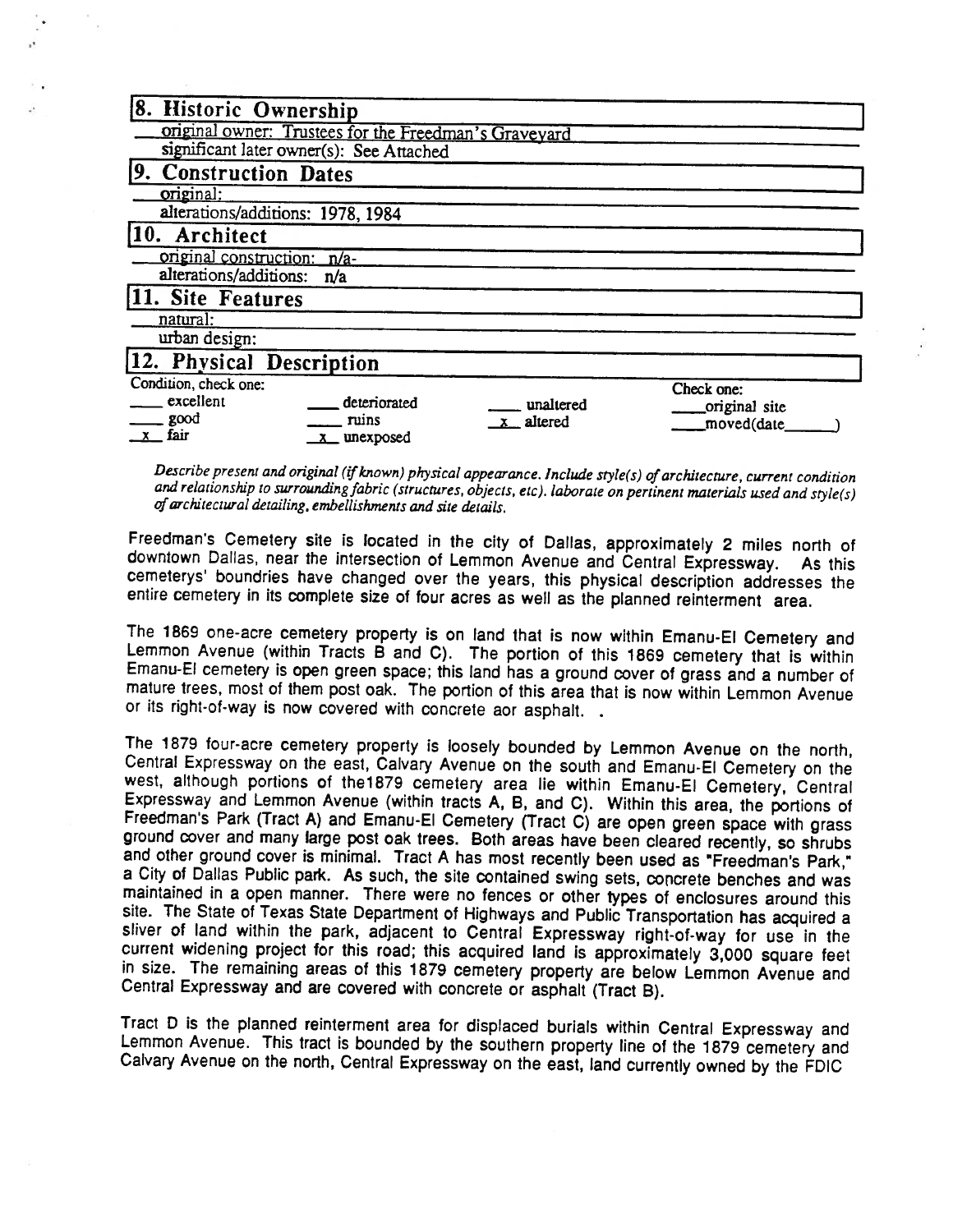**Continuation Sheet** 7

#### Item #

#### # 12 (Page  $3$  of 11

on the south, and Emanu-El Cemetery on the west. The most recent use of this land was residential (until the 1960's) and it has been cleared and now is vacant. The land is covered with grass, weeds, and other types of ground cover, and is mowed periodically. Such maintenance has not allowed trees or shrubs to grow, so the land is without significant vegetation. The original (or "old") Calvary Avenue lies within this tract, as well as the new Calvary Avenue.

Burials have been found in all areas of the designated Freedman's Cemetery. Over 1,200 identifiable graves have been located in the archeological survey completed by the State Department of Highways and Public transportation in Tract A. Over 130 have been found in the 3,000 square foot area in Tract B that was included in this effort; these burials and any others found in the Central Expressway right-of-way during construction of the widening project in Tract B will be reinterred in Tract D. No archeological work has been done in Tract C, so it is not known how many graves are in this area. Within Tract D, several graves have been located in the "Old Calvary Avenue" and <sup>a</sup> few in the New Calvary Avenue site.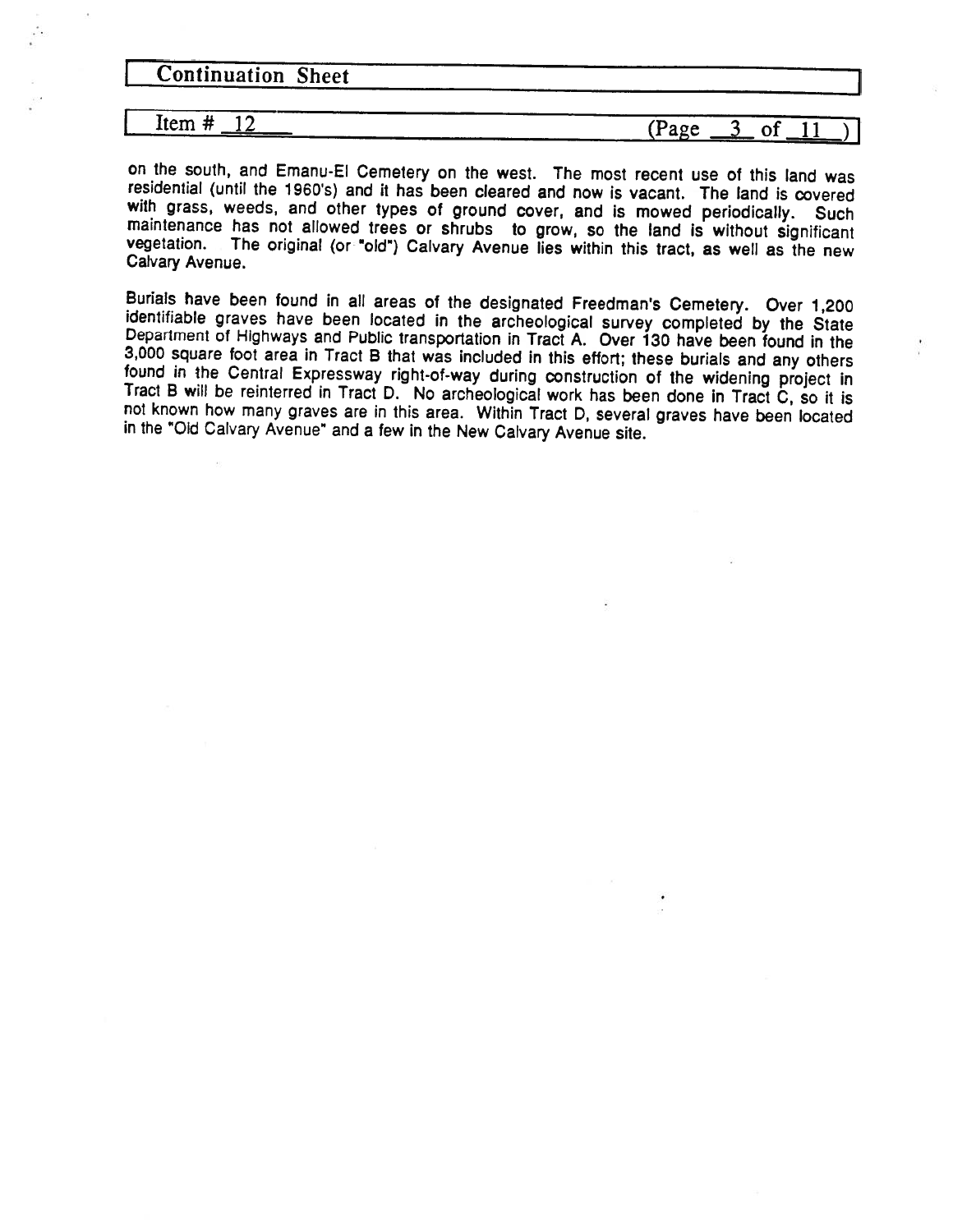# 13. Historical Significance

Statement of historical and cultural significance. Include: cultural influences, special events and important personages, influences on neighborhood, on the city, etc.

Freedman's Cemetery, established about 1861<sup>(1)</sup>, dramatically represents the remnants of the once-thriving North Dallas community - <sup>a</sup> community which from the Civil War to the 1970s was the largest segregated African American enclave in Dallas and one of the largest in the country. Along with the Oak Cliff settlement, the North Dallas community emerged as the social, cultural and economic center of black life in Dallas. Today the cemetery remains an important reminder and symbol of the significant contributions made by African Americans toward the growth and development of Dallas.

Reduced significantly in size by various land transactions and development since the last recorded burial in 1925(2), almost all physical, surface level evidence of interments in Freedman's Cemetery were removed and destroyed over the years. Located approximately two miles north of the Dallas County Courthouse at the intersection of Lemmon Avenue and Central Expressway, evidence seems to indicate that Freedman's Cemetery was laid out as a rural "Colored" burying ground prior to the Civil War.(3) The first recorded land transaction occurred on April 28, 1869<sup>.(4)</sup> when Sam Eakins, "a trustee for the Colored people of the town of Dallas," acquired one acre from William H. Boales for \$25.00 for the purpose of "a burying ground for the free people of Color and his successors." On October 26, 1879, U.S. Bowles and Elizabeth Bowles sold an additional three acres for <sup>a</sup> "Freedman's Graveyard."(5)

ž.

The 1879 purchase of additional land for expansion of the cemetery to four acres was organized by <sup>a</sup> group of trustees: A.R. Griggs, Silas Pittman, A. Wilhite, Frank Read, A. Boyd, J. T. Watson and George English. Originally from Georgia, A. R. Griggs had been brought to Texas as a nine year old slave in 1859 by his owner, Green Griggs.<sup>(6)</sup> After the Civil War A. R. Griggs, determined to obtain an education, studied to become one of the outstanding Baptist preachers of the nineteenth century. He served as the second minister of the New Hope Baptist Church (1875 - 1883). The church was founded in 1873 in the home of Mattie Rainey in the North Dallas community and was one of the first two black churches established near the small city of Dallas. St. Paul Methodist Church was also established in the area in 1873 under a brush arbor at Munger and Routh Streets, where its landmark church building remains today.(7)

Another trustee, Silas Pittman, was an early tradesman and landowner.<sup>(8)</sup> For a time he was a packer employed by and owning stock in Sanger Bros. dry goods store. George English was a teamster who lived on Hall Street at Flora.<sup>(9)</sup> A later cemetery trustee was Dock Rowen (1854 - 1932).(10) A native of Jerusalem, he emigrated to South Carolina in the 1870s before moving to Dallas via Alabama. After moving to Dallas he opened a dry goods store on Elm Street near the Texas Central tracks and a grocery store on Juliette Street. In the 1910 City  $Director^{(11)}$  Dock Rowen was featured in a half page advertisement as being a dealer in Real Estate, Land Titles and Discount Notes. Rowen was also a stockholder in the Colored Fair and Tn-Centennial Exposition of 1901, which was held on land near Flora and Juliette Streets in North Dallas.

Following the Civil War, former black slaves and other freedmen - some newly arrived in Dallas County - settled in this rural area northeast of Dallas. Perhaps because of the proximity to the already established burying ground and as in similar settlements, families gathered near each other for safety, mutual support and assistance.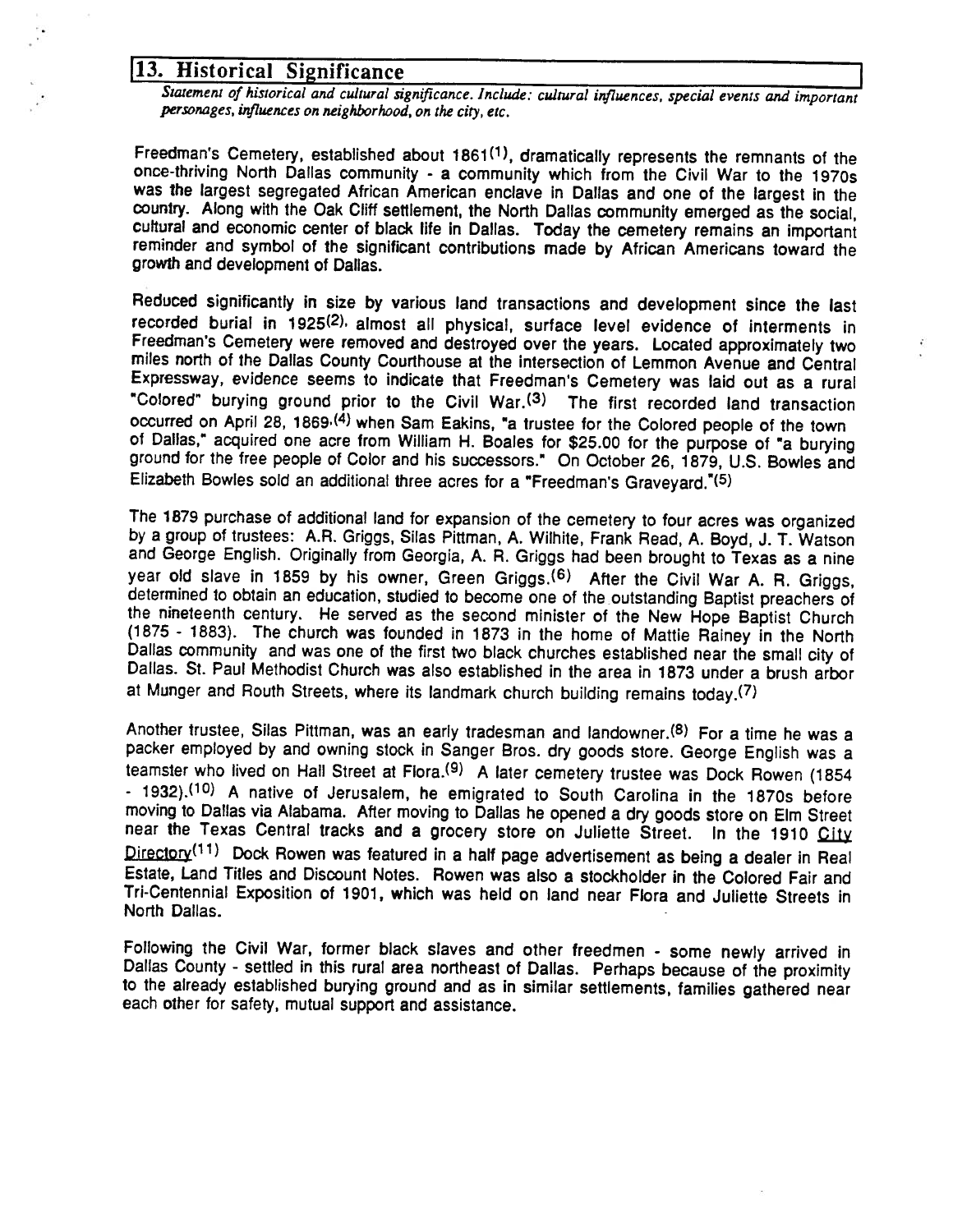| <b>Continuation Sheet</b> |  |
|---------------------------|--|
|                           |  |

 $I$  Item  $\#$   $13$  (Page 5 of 11)

As early as the 1870s blacks began to own property in the area northeast of Dallas which is now referred to as Freedman's Town. County records show that in 1872 J. H. Cole, <sup>a</sup> major landholder in the area, sold 13 - 1/2 acres to William Adam, a freedman, for \$337. A two acre lot was sold the same year to Lewis Moore, also <sup>a</sup> freedman, for \$35. Several other large landowners, including Maxime Guillot and H. H. Hall, had recorded the sale of small parcels of property to black men -lots where the latter would build houses and plant small gardens. The landowners allowed many to purchase property for as little as \$5.00 per acre, or if they were sharecroppers, had <sup>a</sup> lien placed on their crops for the inflated price of \$25 to \$30 an acre.(12)

In 1872, the Houston and Texas Central Railroad reached Dallas and was planned to extend northward to Sherman and Denison through what is now Richardson, Texas. These northbound tracks cut through the eastern side of the growing town of Dallas and the black community that had developed along the way. The railroad companies encouraged squatters along the railroads for cheap labor as an incentive for industries to locate in close proximity to the rails.<sup>(13)</sup>

In addition to the black community that developed near the cemetery, <sup>a</sup> small black enclave emerged near the railroad along Elm Street. These two settlements were joined by Stringtown, which identified the area "strung out" along the railroad tracks. $(14)$  In 1873 the black population in Dallas had reached 1,222 and constituted between 15 and 20 per cent of the city's population.<sup>(15)</sup>

Within <sup>a</sup> few years after land was purchased for Freedman's Cemetery, three more graveyards were established in the vicinity on property owned by East Dallas resident William H. Gaston.(16) These burial places were Calvary, the Catholic grounds, bought in 1872; Trinity, now called Greenwood, acquired in 1875; and Emanu.El, for the city's Jewish community, established in 1881.

Atlases of the city dated 1886-1892 indicate that the city limits barely reached State Street in North Dallas. However, by 1912 the entire area, including the cemetery, had been annexed to the city. $(17)$  By that time, it was a thriving, self-contaned and segregated community, with many schools and black-owned businesses, including <sup>a</sup> bank, hospital, retail and grocery stores, barbershops, <sup>a</sup> tailor and <sup>a</sup> newspaper. Other churches had also been founded in the community, including: Free Will Baptist on Hall Street, <sup>a</sup> Presbyterian Church on Central, Munger Avenue Baptist Church and Macedonia Baptist Church.<sup>(18)</sup>

Around 1905 <sup>a</sup> black entrepreneur and his wife, Valentine and Mary Jordan, approached Catholic Bishop R.J. Dunne asking that <sup>a</sup> school be opened to benefit children in the black community.(19) Valentine was employed at Ursuline Academy and had observed the quality of education the sisters provided to children at that all white school. St. Peter's Church and the school, St. Peter's Academy, were erected in the southernmost area of the settlement of North Dallas. The school, which early on had boarding facilities, operated for nearly seventy-nine years (1908 - 1987).(20)

Eventually described as being bordered on the south by Ross Avenue and Elm Street, on the east by Haskell, on the north by McKinney Avenue and on the west by Leonard Street, the North Dallas community continued to grow and thrive into the 20th century as <sup>a</sup> major mecca of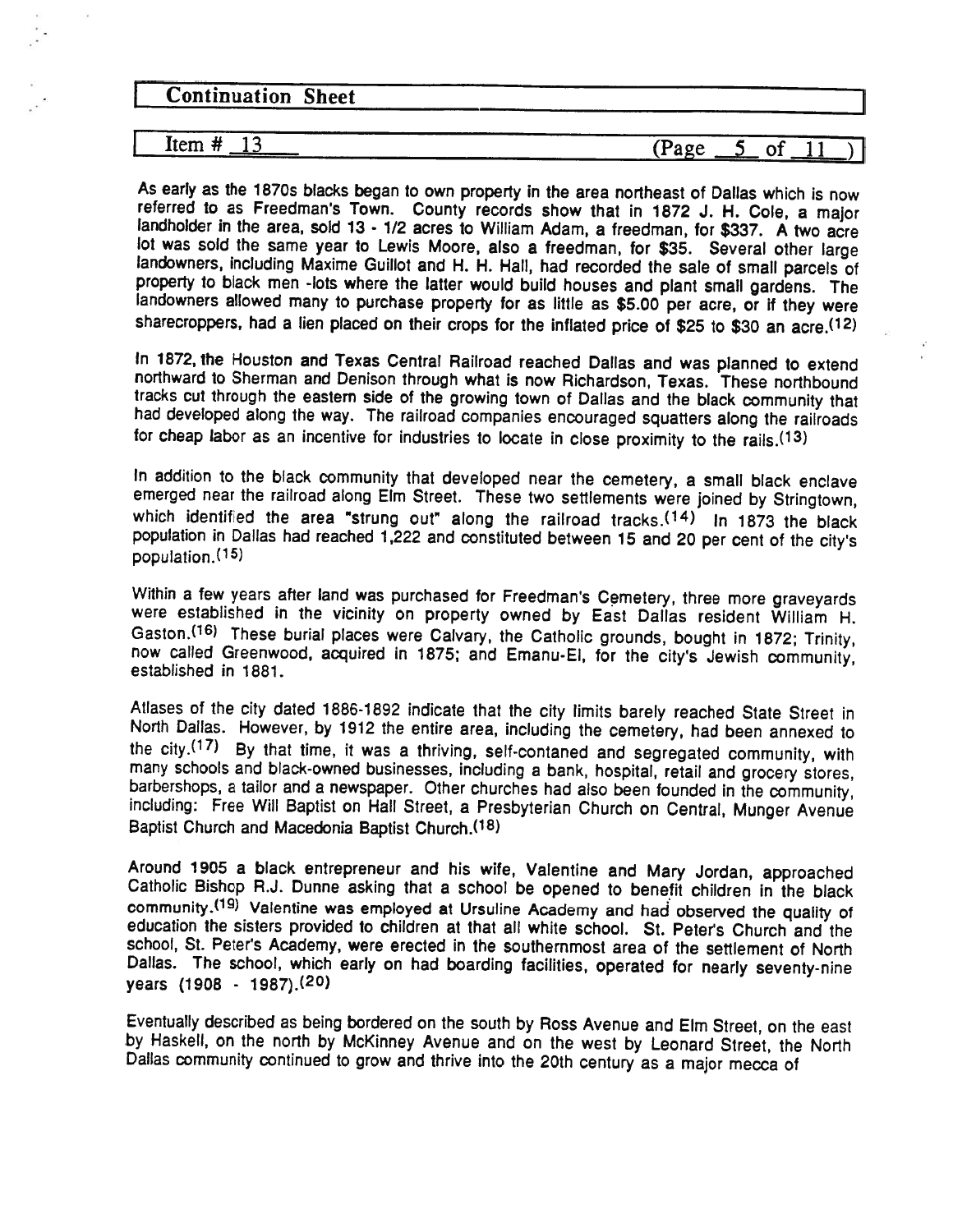| <b>Continuation Sheet</b> |             |  |
|---------------------------|-------------|--|
|                           |             |  |
| Item #                    | (Page<br>UΙ |  |

African American life and culture in the United States.(27) The 1913 construction of the Knights of Pythias Temple at Latimer and Elm ( <sup>a</sup> Dallas Historic Landmark) brought <sup>a</sup> greater concentration of black-owned businesses, institutions and professional offices to the community.(21)

In the 1920s North Dallas held the distinction of being the black cultural center of Texas and the Southwest and one of the jazz capitals of the world. Writers have compared the area around Hall and Thomas Street to the other centers of the nation's Black Renaissance of the 20s and 30s such as New York's Harlem, Fifth and Vine in Los Angeles, Beale Street in Memphis and Dowling Street in Housion.(22)

However, by 1925 Freedman's Cemetery had ceased to be used for burials in the community. Although by 1905 the boundaries of the cemetery had been clearly defined, three large domestic tracts had been created to the north of it, possibly encroaching on earlier cemetery limits. These tracts were then subdivided in 1913, after which several houses were built. The cemetery was impacted again in the 1930s as land was being acquired along the railroad tracks for Central Expressway. This ultimate construction did require land that had burials on it.(23)

By 1952 Central Expressway through Dallas had eliminated <sup>a</sup> large portion of this early black neighborhood. Streets in the area were rerouted, and through the years, right-of-way for streets on either side of the current cemetery site have been widened and graves have been covered. The completion of North Central Expressway on the route of the Central Railroad in 1952 had not only split the North Dallas black settlement in half, but eliminated much of it as well. The freeway's location to the west of the tracks places it over a portion of the original cemetery land, and a recent archaeological investigation has confirmed that a significant number of burials were covered over, if not removed.(24)

The North Dallas Memorial Park Association was formed in 1922. No records of this orga nization have been found at this time. In 1965, <sup>a</sup> group representing some of the descendants of persons buried in the cemetery, signed an agreement conveying their interest in the cemetery to the City of Dallas. The agreement was signed the third day of May, 1965, by M.B. and Lucille Anderson, Harold and Sedalia Harden, Jane A. and Wright C. King, LuIa Mae Anderson, Christabell L. Higginbotham, Ruby N. Stewart, Ruth Campbell, Duane and OIIie B. Mason, and Lenna E. Bright.(25)

This agreement required the City of Dallas to maintain the area in a clean and neat manner provide concrete benches and a chain link fence, and to erect a sign acknowledging the cemetery's active existence there from <sup>1861</sup> to 1925. The sign and the concrete benches were installed, but the fence has not been erected.

By 1987, only one legible stone marker remained on the cemetery site, with its inscription: Emma, daughter of Mary McCune, born June 25(9), 1855, died May 5, 1903. Gone from our Home but not from our Hearts. (26) Most of the area was leveled and filled numerous times during the years, so few signs identifying burials remain. Family histories reveal very few known burials in the cemetery. Those known to date are: Charlie Emory, Sallie Emory, and an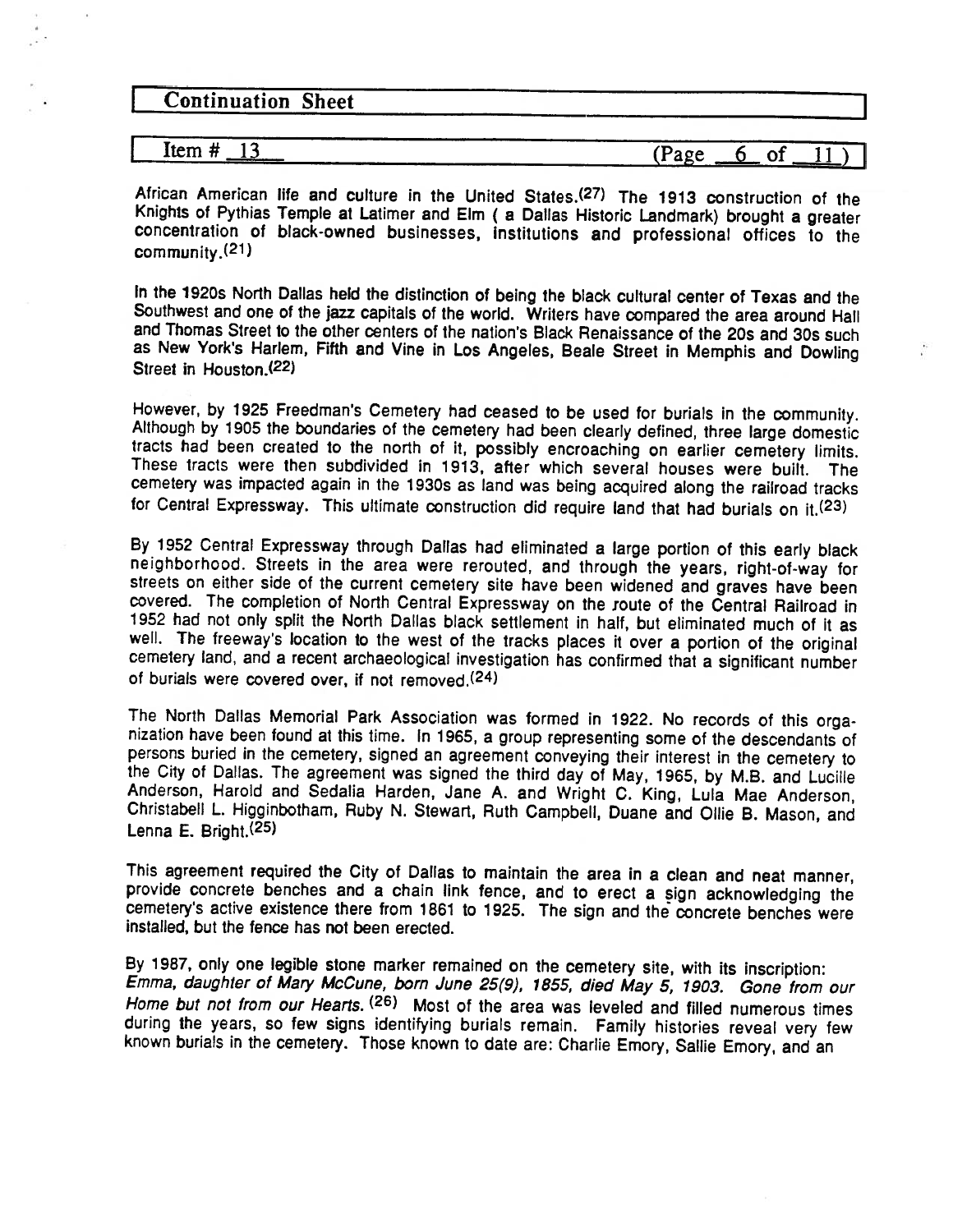| <b>Continuation Sheet</b> |         |  |  |
|---------------------------|---------|--|--|
|                           | ------- |  |  |

 $\boxed{\text{Item } \# \_13}$  (Page

 $(Page \t 7 of \t 11)$ 

infant, Mary Emory;(27) Mozella Rowen (1889 - March, 1912), Roy Rowen (1885 - 1913), Oscar Rowen (1886 - 1889), Angel Rowen (1893) - four days old;<sup>(28)</sup> Mack McCoy, a barber;<sup>(29)</sup> the parents and older brother of Mrs. Emily Hardin-Simmons;<sup>(30)</sup> and Mrs. Millie Benson-Johnson.(31) Henry Miller, hanged for shooting <sup>a</sup> Dallas policeman in 1892, was reported in a local newspaper to have been buried at "the North Dallas Cemetery."(32)

Through the years, citizens and preservation groups have voiced concern about additional intrusions into the cemetery. In 1987, the Dallas County Historical Commission corresponded with appropriate government entities about the graveyard following the discovery that utility crews working on the construction of the Cityplace project had unearthed and removed to an unknown location at least five graves from under Lemmon Avenue.(33) The Commission was also concerned about the impact that the impending widening of Central Expressway and the excavation for the second phase of Cityplace might have on the cemetery.

On August 13, 1989, Black Dallas Remembered, Inc., a local African American heritage and preservation non-profit organization, reopened the issue of the impact the proposed widening of Central Expressway would have on the cemetery by corresponding with local and state government entities.(34) In addition to written responses from several of the agencies, City Manager Richard Knight convened <sup>a</sup> meeting to present the proposed highway plan for Central.

Attending that meeting were Richard Knight, a member of his staff, Mamie McKnight, President of Black Dallas Remembered, Inc., and Frances James, Dallas County Historical Commission. During the meeting, plans for the proposed intrusion on the cemetery along the Central Expressway access road were disclosed. The City Manager suggested that a follow-up meeting be scheduled with Tom Anderson of the Park and Recreation Department, and other officials from the city and the State of Texas State Department of Highways and Public Transportation (SDHPT).

Following the initial meeting which included city staff, community representatives, State of Texas State Department of Highways and Public Transportation (SDHPT), staff and the Director of the Texas Antiquities Committee, a series of meetings were held. As a result, the Dallas Park and Recreation Board requested that the TDHPT conduct a formal archaeological investigation of Freeman's Cemetery. The investigation began in the summer of 1990. To date, well over 1,200 identifiable graves have been discovered, as well as fragments of grave markers. A commemoration of an unidentified individual reads: How Much Light, How Much Joy, is Buried with <sup>a</sup> Darling Boy.(35)

In May 1990, the Texas Antiquities Committee voted to designate Freedman's Cemetery a State Archeological Landmark under the provisionof the Antiquities Code of Texas (36)

The most recent discovery is a tombstone bearing the inscription: Baby Bluitt - 3 years old Research efforts are now underway to determine whether Baby Bluitt was related to Dr. W. R. Bluiti, founder and owner of the first black hospital in Dallas. It was revealed during <sup>a</sup> recent interview with the daughter of one of Dr. Bluitt's associates that Dr. Bluitt did have a child that died at an early age.<sup>(37)</sup>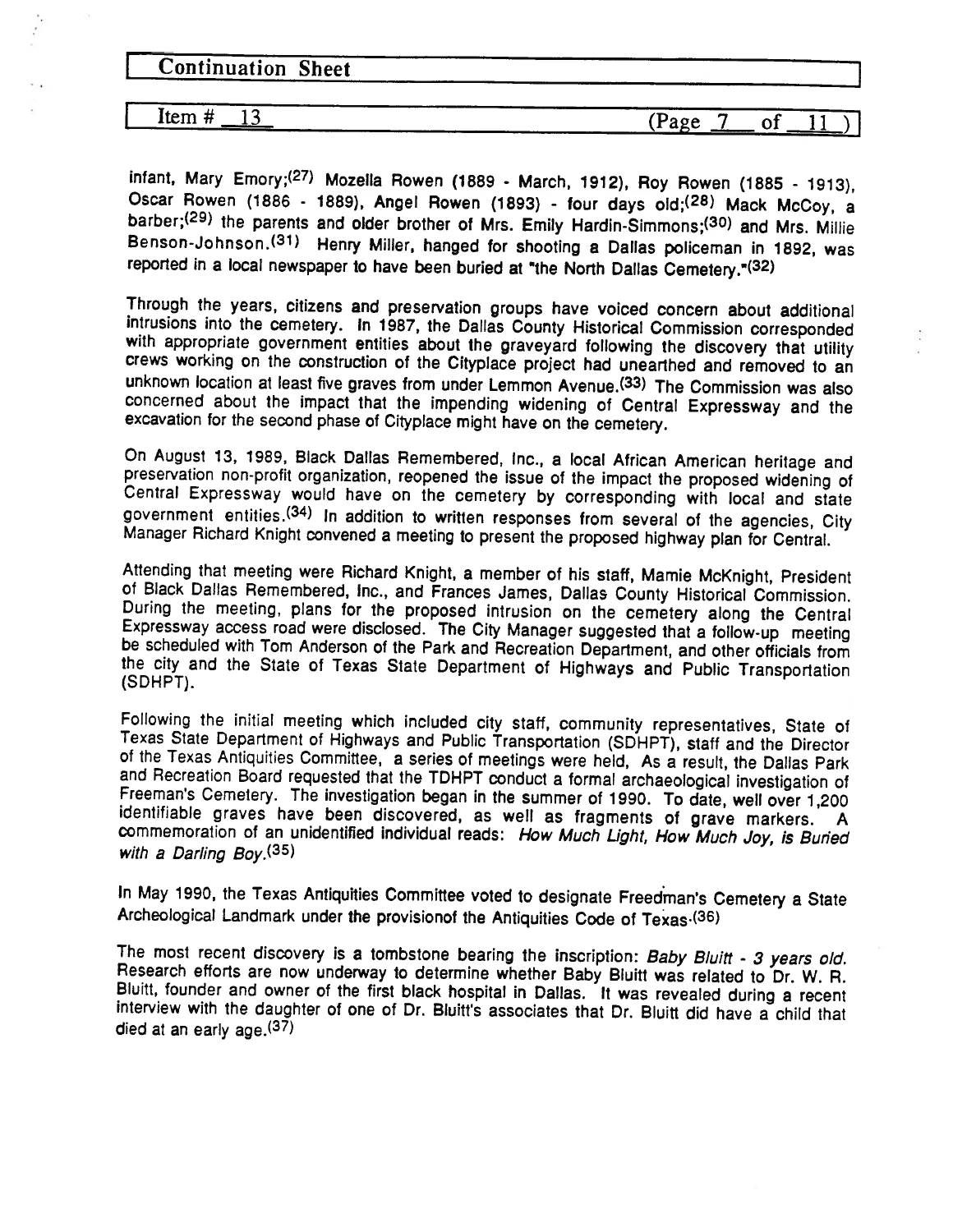**Continuation Sheet** 

 $I$  Item  $\#$  13 (Page 8 of 11)

As <sup>a</sup> result of <sup>a</sup> survey of the original boundaries of the cemetery by SDHPT, <sup>a</sup> large portion of the original four acres of the cemetery overlaps with Emanu El Cemetery. Evidence suggests that the densely buried graves throughout the cemetery were placed in regular rows facing east, and that wooden fences may have demarcated sections of the burying ground. The vast majority of graves were originally identified with wooden markers, often at both head and foot, which were either cut off or deteriorated. However, removal of pavement from Calvary Street, the presumed southern boundary of the cemetery, revealed broken stone gravemarkers used as pothole filler, beneath which were <sup>a</sup> significant number of intact graves.(38)

Plans for the widening of Central Expressway call for the careful removal of all known burials in the 3,000 square foot strip of land on the eastern edge of the cemetery that will be needed for the freeway, and any other burials found under the freeway pavement that will be removed for the purpose of widening the freeway. Reinterments will be made on property contiguous to the present cemetery site.(39)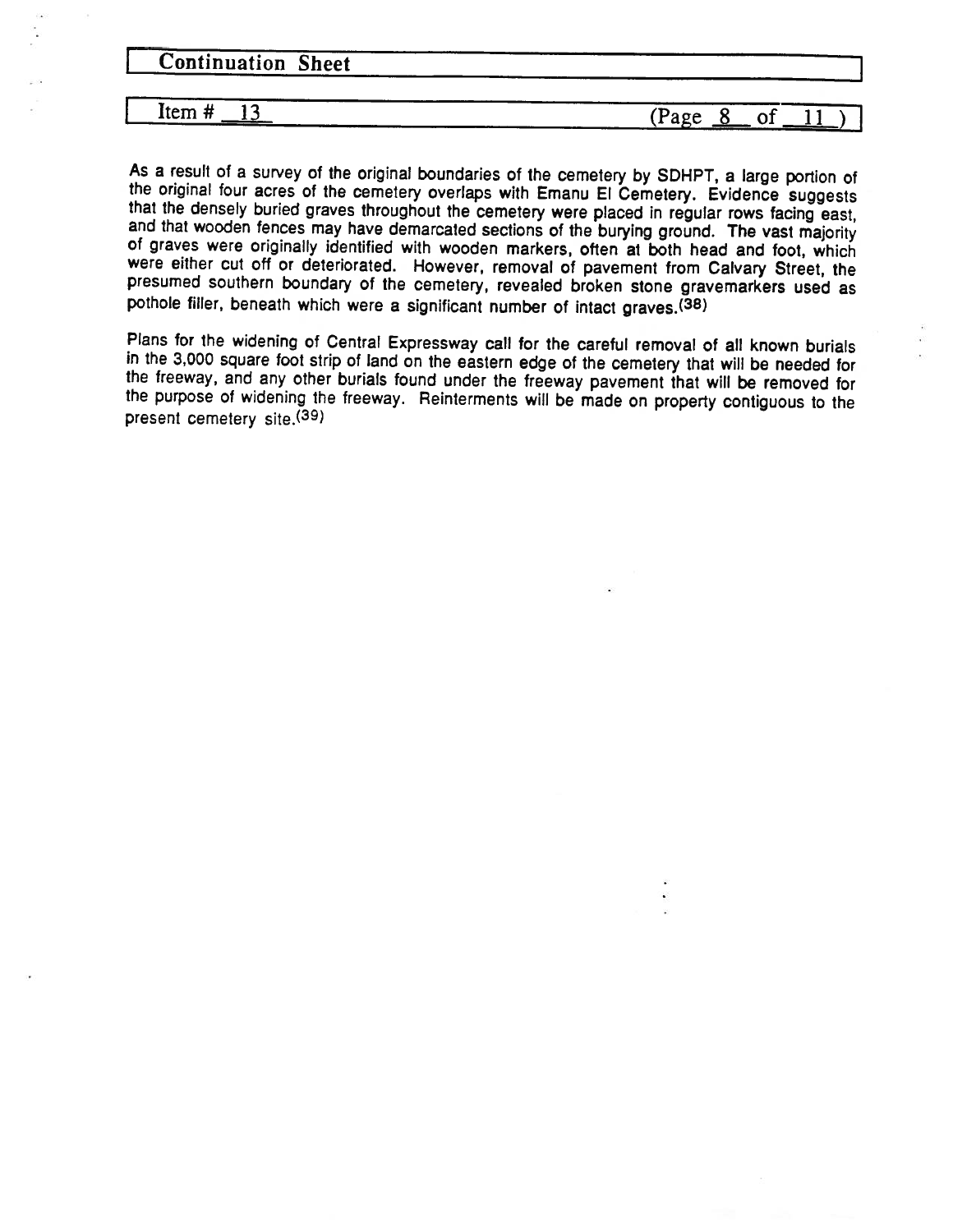# 114. End Notes and Bibliography

- 1. McDonald, William. Dallas Rediscovered. Dallas: Dallas Historical Society, 1978, p. 175
- 2. State of Texas, State Department of Highways and Public Transportation, Historical Ownership Information for Freedman's Cemetery
- 3. Dallas Rediscoved, p. 175

 $\sim$ 

- 4. Dallas County Deed Records Volume L, p. 240.
- 5. Dallas County Deed Records Volume 66, p. 475.
- 6. Banks, Melvin J. A Century of Faith. Dallas: New Hope Baptist Church, 1973, p. 13.
- 7. A Century of Faith, p. 13.
- 8. Dallas City Directories 1900, 1910, 1915, 1917, 1918, and 1924.
- 9. Dallas City Directory 1900.
- 10. Dallas County Deed Records Volume 750, p. 169.
- 11. Dallas City Directory 1910.
- 12. Dallas Rediscovered, p.179.
- 13. Dallas Rediscovered, p. 181
- 14. Century of Faith, p. 11.
- 15. Dallas City Directory 1875.
- 16. Widener, Ralph W., William Henry Gaston: <sup>A</sup> Builder of Dallas. p. 18, Volume K, p. 547.
- 17. Bureau of Business Reserch, Atlas of Texas #80, p. 53.
- 18. Dallas City Directory, 1915.
- 19. A Century of Faith, p. 11.
- 20. Black Dallas Remembered, Inc., 1988 Heritage Calender.
- 21. Black Dallas Remembered, Inc., African American Families and Settlements of Dallas, Volume II, 1990, p. 21.
- 22. African American Families and Settlements of Dallas. Volume II, page 22.
- 23. Dallas Rediscovered, p. 181.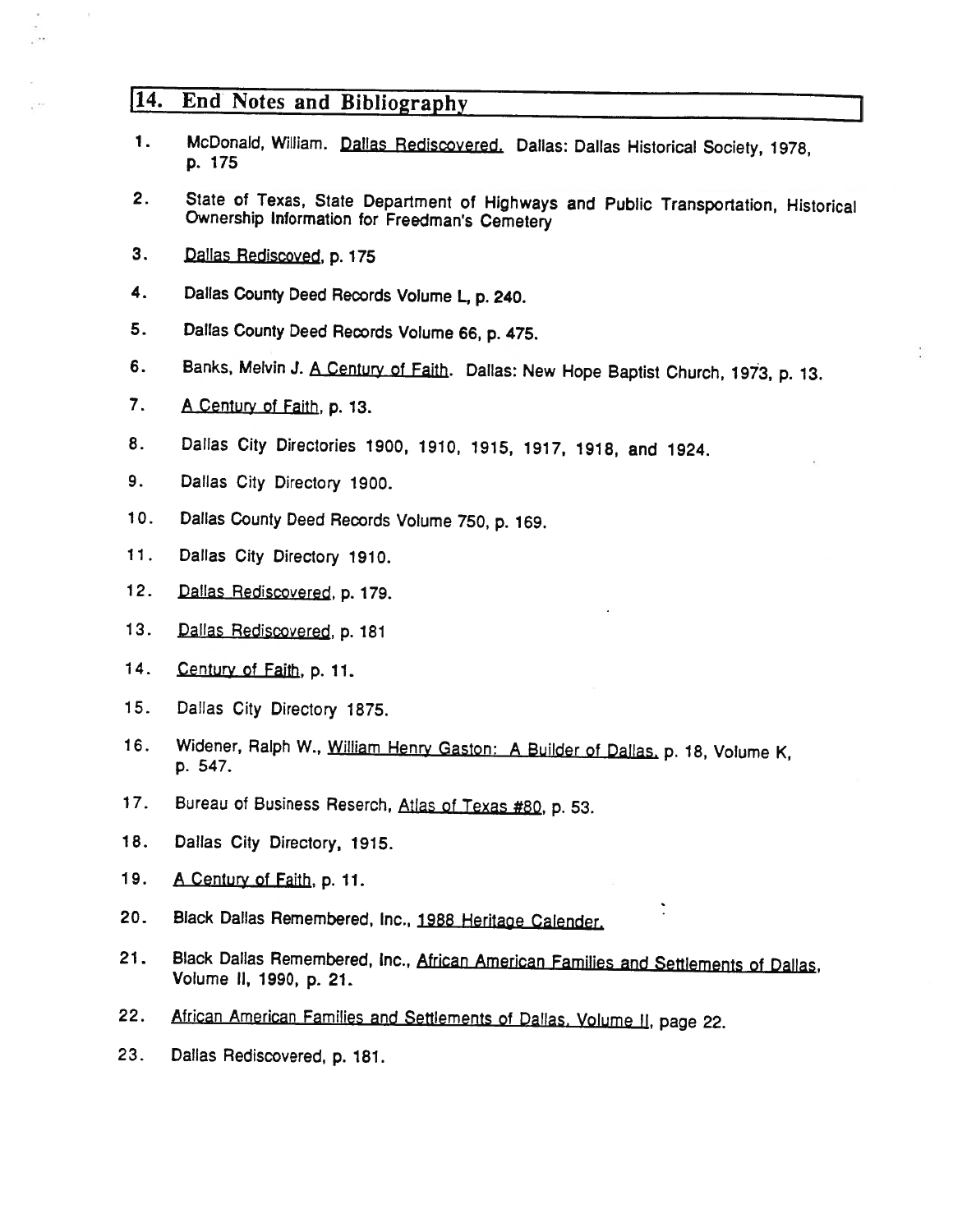# **Continuation Sheet**

 $\frac{24}{14}$  (Page 10 of L

SDHPT, Historical Ownership Information for Freedman's Cemetery. 24.

- Dallas County Deed Records Volume 577, page 0390 City Secretary File No. 652850. Quit Claim Deed. No records of this transaction in the Centennial History of Dallas Parks. 25.
- 26. Photograph of marker dated April 1987 in the personal files of Frances James.
- 27. Information provided by <sup>a</sup> descendant of Dr. Emerson Emory.
- 28. Bible records for the family of Dr. Robert Prince, great grandson of Dock Rowen.
- 29. Dallas Morning News article quoting Mrs. Louise Cowens, October 21, 1990.
- 30. Interview with Mrs. Emily Hardin-Simmons by Mamie McKnight, September 1990.
- 31. Family history material written by Mrs. Johnson's granddaughter, the late Ruth K. Johnson-Hickman.
- 32. Dallas Morning News article May 25, 1892.
- 33. Minutes of <sup>a</sup> meeting called by the Dallas County Historical Commission, May 1987.
- 34. Black Dallas Remembered, Inc., files.
- 35. SDHPT records.
- 36. Letter from the Texas Antiquities Committee dated May 22, 1990. Subsequent article in "Medallion" for November 1990. "Medallion" is the official newsletter of the Texas State Historical Commission.
- 37. Interview with Ethel Boswell-Darden in Chicago, July 1991 by Mamie McKnight. C. R. Boswell, Mrs. Darden's father, was <sup>a</sup> business associate of Dr. Bluitt in Dallas.
- 38. SDHPT records.
- 39. SDHPT records.

#### 115. Attachments

x Site Plan Footnotes  $\Box$ Photos (historic & current)  $\Box$  Other:

Les District or Site Map **Additional descriptive material**